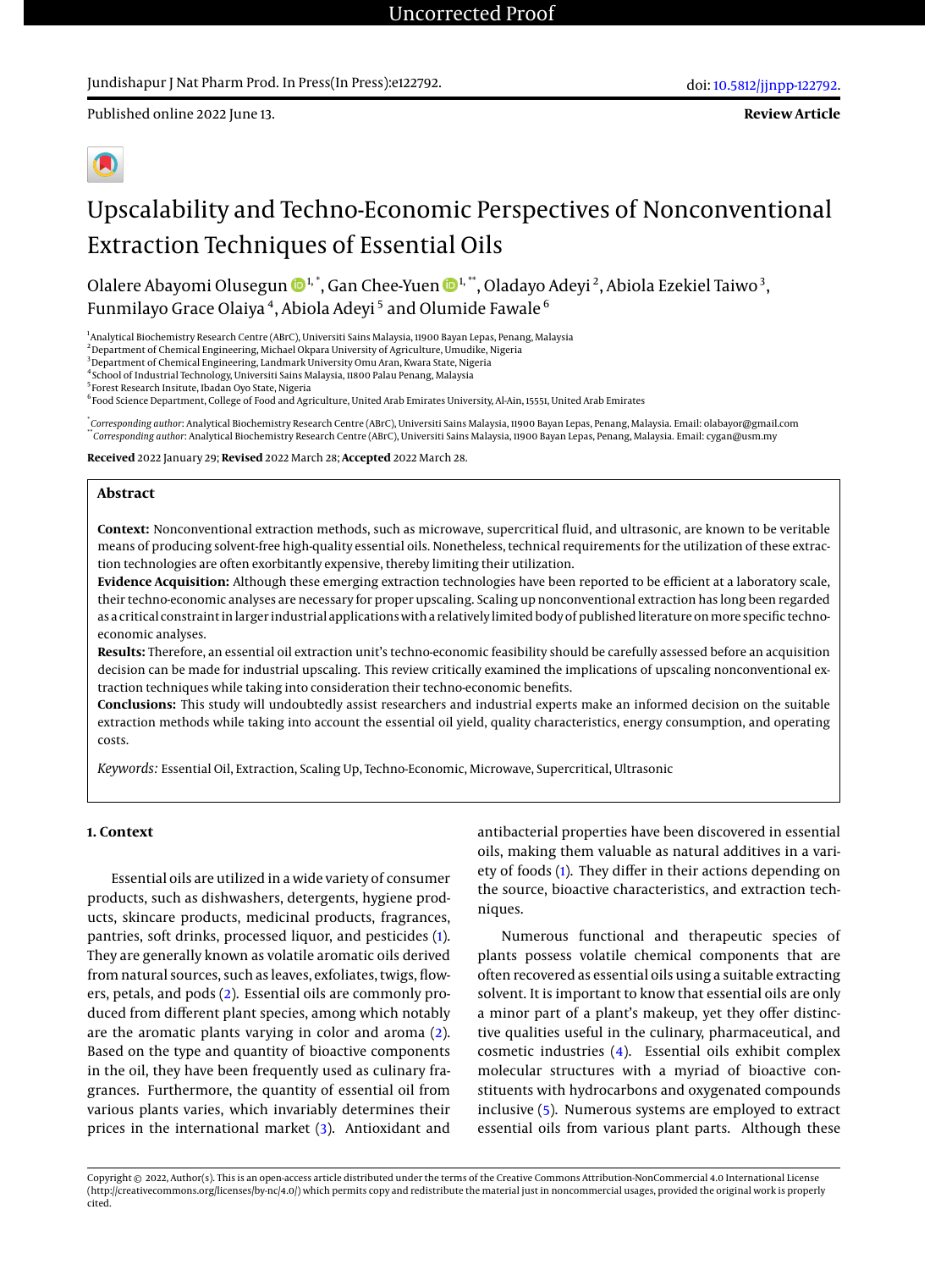methods appear to be a simplistic process, the selection of appropriate extraction conditions and the solvent is very crucial to preserving the thermally sensitive volatile constituents  $(6)$ . Moreover, the stability and purity of these essential oils are significant considerations when deciding which extraction method to utilize, which is a key issue to consider.

## **2. Evidence Acquisition**

#### *2.1. Overview of Extraction Techniques of Essential Oils*

The composition of essential oil might differ greatly depending on the utilized extraction techniques. Conventional methods have been used for a variety of plant species and agricultural waste products, namely hydrodistillation, cold pressing, Soxhlet apparatus, and maceration. However, conventional extraction procedures have several drawbacks, including high costs, higher solvent consumption, longer extraction times, higher energy consumption, poorer degree of selectivity, and low-quality extracts [\(7,](#page-4-6) [8\)](#page-4-7). Given the long extraction duration of most conventional extraction techniques, the degradation of bioactive components in the plant material is unavoidably expected [\(9,](#page-4-8) [10\)](#page-4-9). Extreme heat might induce changes in the constituents of essential oils and eventual degradation of volatile compounds during the steam distillation and hydrodistillation extraction process [\(11,](#page-4-10) [12\)](#page-4-11). Moreover, a trace amount of solvent and impurities is usually present in the resultant extract when using the conventional extraction method [\(13\)](#page-4-12). Nevertheless, the use of advanced nonconventional extraction methods helps in the production of high-quality essential oils that are solvent-free. However, the technical requirements for the utilization of modern extraction technologies are often exorbitantly expensive, thereby limiting their utilization.

The extraction method determined to a larger extent operating cost, energy consumption, composition, degree of product purity, and targeted bioactive compounds [\(3\)](#page-4-2). Microwave assisted extraction (MAE) is an example of a nonconventional extraction method with countless scientific investigations affirming its capacity to produce essential oils without contaminants. Microwave extraction is a newer technology that integrates electromagnetic radiation and multidirectional conventional solvent treatment [\(14,](#page-5-0) [15\)](#page-5-1). The rates of conduction and convection are incredibly quick in seconds in MAE and are often disregarded and believed to be negligible. This issue provides the prospect of a reduced extraction time, minimized energy usage, reduced solvent usage, increased bioactive selectivity, and better extraction rates [\(16,](#page-5-2) [17\)](#page-5-3).

Furthermore, in recent times, more investigation into essential oil has increasingly shown the capacity of supercritical fluid in extracting pure essential oil from plantbased natural products [\(18\)](#page-5-4). The absence of highly harmful solvents in supercritical extraction demonstrates its environmental friendliness. Ultrasonic assisted extraction (UAE) is another perspective extraction technique that is gaining attention due to its numerous advantages [\(19\)](#page-5-5). The UAE is an extraction technology developed to overcome the limitations of conventional extraction techniques. Compared to traditional extraction technologies, UAE achieves higher selectivity, high oil recovery (yield), low energy consumption and reduced emissions, low (or no) solvent requirement, reduced extraction time, and superior essential oil qualities [\(20\)](#page-5-6). Additionally, when compared to other extraction techniques for essential oil recoveries, such as supercritical fluid extraction (SFE) and MAE, UAE is a simple, efficient, and inexpensive technology [\(19\)](#page-5-5). In theory, UAE achieves its high effectiveness in essential oil extraction through the acoustic cavitation effect, which is introduced by the passage of ultrasonic waves and, in turn, causes cell disruptions and mass and heat transfer [\(21\)](#page-5-7). [Ta](#page-2-0)[ble 1](#page-2-0) shows a list of current studies on essential oils extraction using nonconventional techniques.

#### *2.2. Upscaling Extraction Process of Essential Oils*

The implementation of upscaling methodologies and the consideration of suitable parameter settings are critical for any extraction technique to meet increasing sustainable industrial requirements [\(39\)](#page-5-8). Scaling up extraction techniques is not an easy process and is not as simple as raising the number of solvents and the quantity of plant material; it is an approach that is more scientific and analytical [\(40\)](#page-5-9). Additionally, the terms "upscaling", "laboratory scale", and "pilot scale" have been used for a wide variety of extraction capacities; therefore, upscaling levels should be interpreted with caution. In recent studies, the factors, such as instrumentation, batch/flow process, kinetics, economics, and energy usage, are a few of the numerous variables that have been explored while scaling up extraction technologies from the laboratory to the industrial size [\(41\)](#page-5-10). For every scale-up operation to succeed or fail, the factors, such as energy consumption, design of extraction system (instrumentation), and parameter settings, should be considered. Depending on the extraction method, the energy utilization methods change. For example, in SFE, the solvent pump and separator heaters use a considerable amount of energy [\(42\)](#page-5-11).

Moreover, the overall extraction duration and energy consumption might be affected by the dissipation factor of the solvent used in MAE, which determines how much heat is generated [\(43\)](#page-5-12). In addition, Belwal et al. [\(42\)](#page-5-11) noted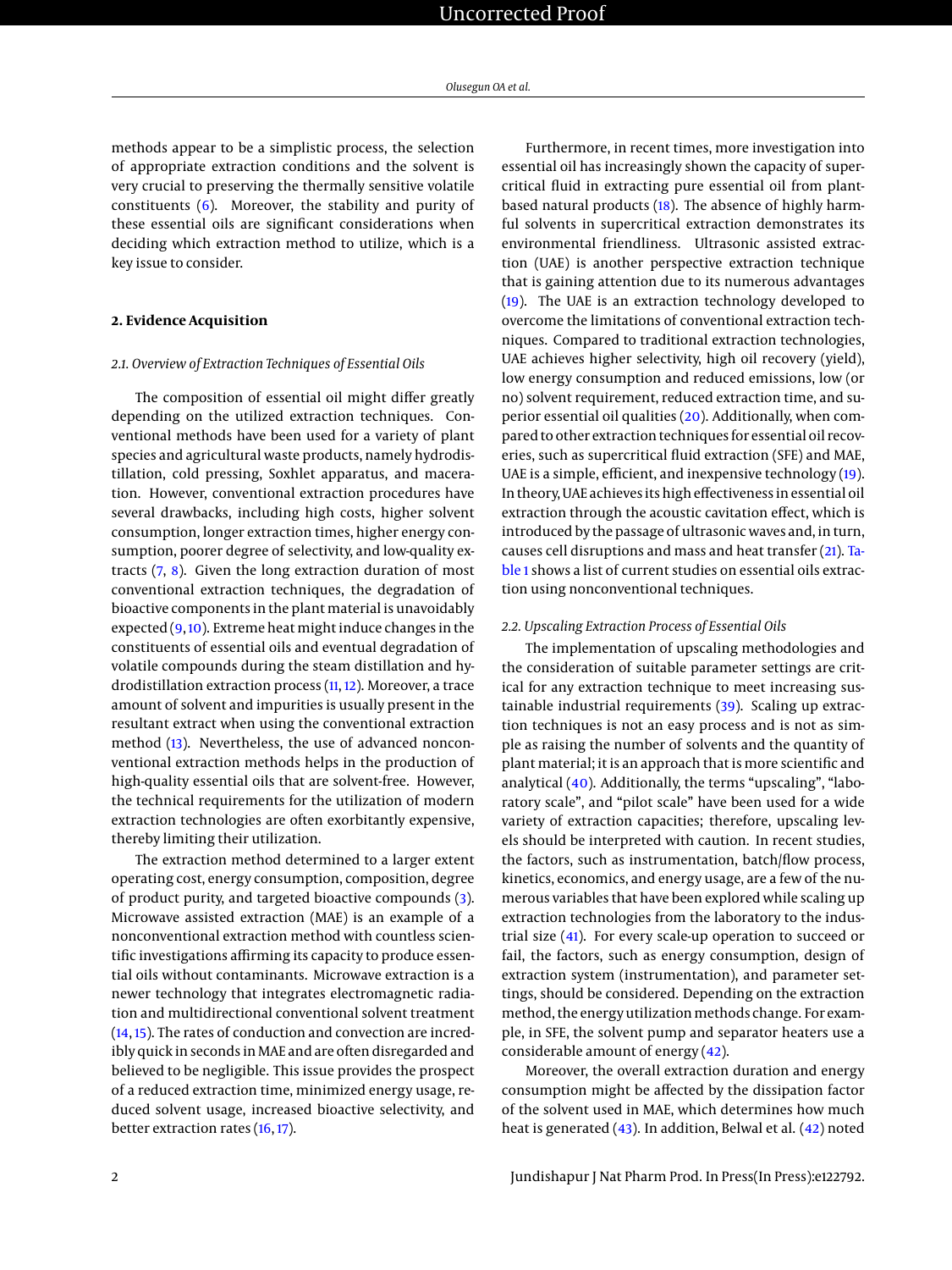| Olusegun OA et al. |  |  |  |  |
|--------------------|--|--|--|--|
|--------------------|--|--|--|--|

<span id="page-2-0"></span>

| <b>Samples</b>                                    | Parts of Plant          | <b>Extraction Methods</b>                              | <b>References</b> |
|---------------------------------------------------|-------------------------|--------------------------------------------------------|-------------------|
| Cinnamon bark                                     | Bark                    | Ultrasonic pretreatment                                | (19)              |
| Cinnamon                                          | Bark                    | Ultrasonic-enhanced subcritical water extraction       | (19)              |
| Sargassum fusiforme                               | Leaves                  | Ultrasonic-assisted extraction                         | (21)              |
| Clove buds                                        | <b>Buds</b>             | In situ microwave-assisted extraction                  | (22)              |
| Pinus pumila (Pall.)                              | Fresh needles           | Solvent-free microwave-assisted extraction             | (23)              |
| Asarumheterotropoides var. mandshuricum           | Roots and rhizomes      | Microwaye-assisted steam distillation                  | (24)              |
| Industrial hemp (Cannabis sativa L.)              | Leaves                  | Optimized microwave-assisted extraction                | (25)              |
| <b>Coriander seeds</b>                            | Seeds                   | Microwave-assisted hydrodistillation extraction        | (26)              |
| Cumin (Cuminumcyminum L.)                         | Seeds                   | Three-stage microwave extraction                       | (27)              |
| Mace (Myristicaearillus)                          | Seeds                   | Microwave-assisted hydrodistillation                   | (28)              |
| Tangerine                                         | Peel                    | Supercritical extraction                               | (29)              |
| Torch ginger [Etlingeraelatior (Jack) R.M. Smith] | <b>Buds with stalks</b> | Optimized supercritical CO2 extraction                 | (30)              |
| Patchouli                                         | Leaf                    | Optimized supercritical CO2 extraction                 | (18)              |
| Pogostemoncablin                                  | Stem and leaves         | Optimized supercritical CO2 extraction                 | (31)              |
| Algerian Argan (Argania spinosa L.)               | Seeds                   | Optimized supercritical CO2 extraction                 | (32)              |
| Turmeric                                          | Root                    | Optimized supercritical CO2 extraction                 | (33)              |
| <b>Pistacialentiscus</b>                          | <b>Berries</b>          | Optimized ultrasonic extraction                        | (34)              |
| Salvia sp.                                        | Solid waste residues    | Ultrasonic extraction                                  | (35)              |
| Tiger nut (Cyperusesculentus L.)                  | Nut                     | Microwave-ultrasonic assisted aqueous enzymatic method | (36)              |
| Artemisia argyi                                   | Leaves                  | Aqueous enzyme-ultrasonic pretreatment                 | (37)              |
| Maesopsiseminii                                   | Seeds                   | Optimized ultrasonic-assisted extraction               | (38)              |

that UAE on its own promotes energy efficiency, resulting in lower overall operating costs for high-quality extracts. In part, this is since the UAE line comprises preparation, extraction, separation, concentration, and drying units. The essential oil extraction unit operations are typically less expensive, except for the solid-liquid separation units and dryers, which tend to be more energy-consuming than the rest [\(42\)](#page-5-11).

Another factor that is of special importance is the type of instrumentation or design of the extraction units. Currently, numerous firms around the globe provide a wide variety of technologies, from the science laboratory to pilot and industrial sizes, for modern essential oil extraction processes. In contrast, serial manufacturing is used for small laboratory and high-capacity pilot equipment, often having extractors units up to 15 liters in throughput [\(42\)](#page-5-11). Higher-capacity pilot and industrial extraction units are usually manufactured according to customized designs to meet the demands of the end-users. As an extra validation of the accuracy of upscale system design, the pilot-scale evaluation might be incorporated once laboratory investigations have been completed [\(42\)](#page-5-11).

A large number of analytical and empirical results can be utilized to eliminate the necessity of costly and timeconsuming experiments and pre-testing processes, which are often expensive and complex. In addition, parameter settings or extraction criteria are important factors that

determine the success or failure of any scale-up operation [\(44\)](#page-6-0). In numerous instances, the experts have explored varieties of quality characteristics and parameter settings that could be associated with a range of natural product resources to obtain high-quality essential oils. The effectiveness of scale-up operations is determined by a variety of variables utilized in the extraction techniques [\(45,](#page-6-1) [46\)](#page-6-2). For example, in the MAE of essential oils, the parameters, such as dielectric property/solvent type, energy density, microwave power level, sample particle size, and microwave irradiation time, affect the basic electromagnetic mechanism of upscaling the microwave technologies to a larger extent [\(47\)](#page-6-3).

Additionally, most studies on the SFE of essential oils examined the influence of temperature, pressure, fluid flow rate, sample size, modifiers, and fractionation on extraction yield. In addition to improving essential oil yield, the appropriate adjustment of these parameters can reduce sample losses, save time and operating cost, and en-sure high-quality essential oils [\(48\)](#page-6-4). Scale-up in UAE is substantially influenced by the factors, such as ultrasonic density, vessel shape, batch/flow mode temperature, ultrasound duration, sample-solvent ratio, and ultrasonic power, as reported by Marhamati et al. [\(49\)](#page-6-5).

Ultimately, the scaling up principle requires ensuring that the extract's economic and quality standards are satisfied. Although lab-scale extractions use small amounts of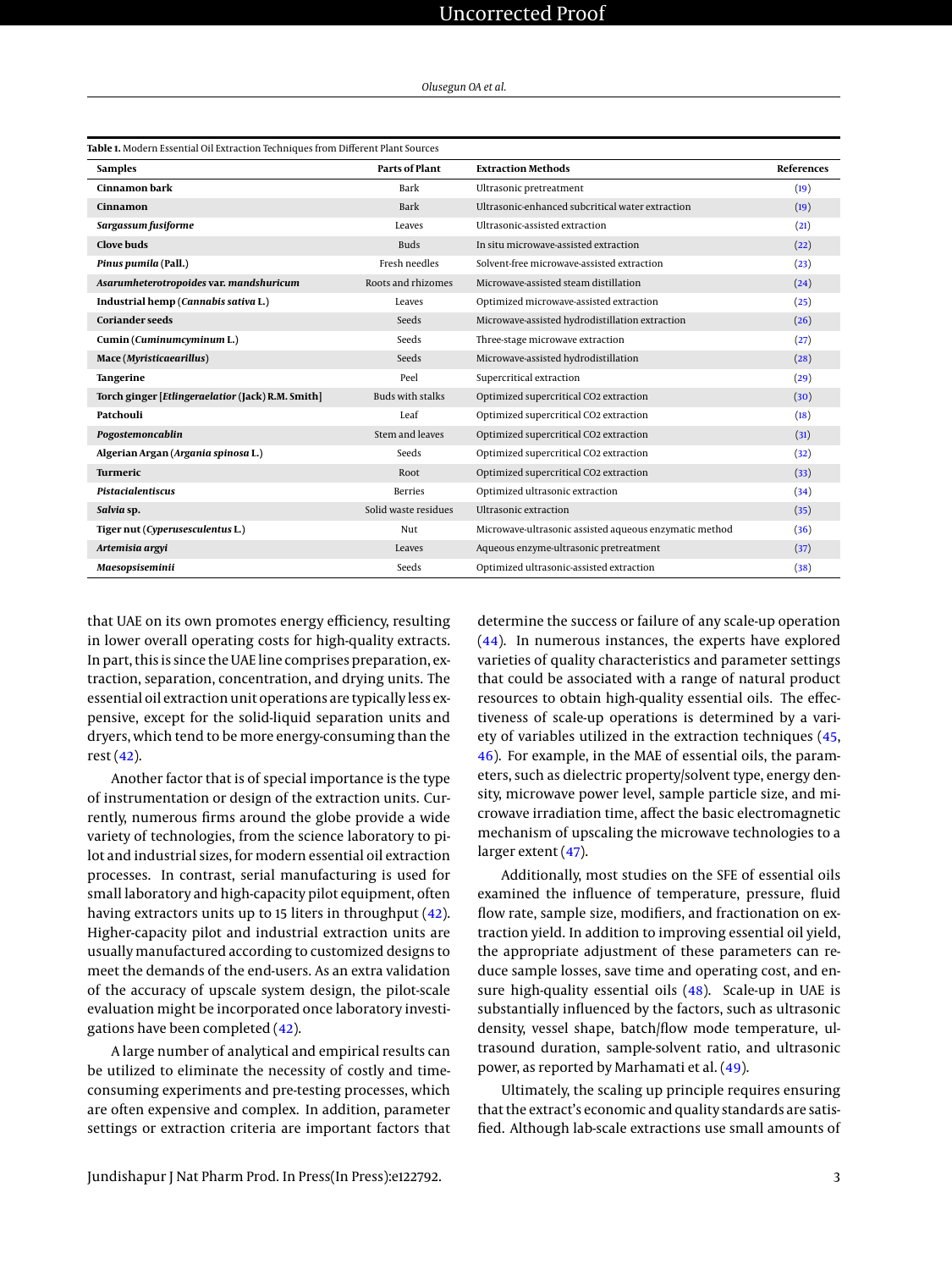sample/extracting solvent and have comparatively shorter extraction durations, pilot or industrial scale extractions necessitate careful technological and economic analysis, as discussed in the next section of this review.

#### **3. Results**

## *3.1. Techno-economical Analysis of Essential Oil Production*

The techno-economic analysis should be evaluated in any extraction facility, as it is the key to deciding on the potential large-scale production of essential oil. The approach proposed by Douglas [\(50\)](#page-6-6) uses flow sheeting and input-output data as a valuable tool for simplifying the conceptual design of any essential oil extraction process. This approach has been used by techno-economic experts to estimate the profitability of modern technologies for numerous unit operations [\(51\)](#page-6-7). The techno-economic study includes extractor flow sheets, equipment sizing, price of equipment units, and profitability analysis [\(52\)](#page-6-8). In addition to Turton et al.'s [\(51\)](#page-6-7) cost of manufacture technique, industrial units' economic viability for essential oil extraction from natural products can also be determined using this strategy. Industrial process simulators, such as the SuperPro Designer® (version 8.5), have been used to assess the total cost of production, taking into account the operating expenses, operative labor, utility expenses, waste disposal, and materials procurement [\(53](#page-6-9)[-55\)](#page-6-10). It is important to know that nonconventional reactors have higher running costs than conventional reactors when estimating capital investment costs. This issue is partly due to the need for fewer extraction steps than traditional methods, resulting in a tenfold reduction in pollution, as reported by Belwal et al. [\(42\)](#page-5-11). On the other hand, nontraditional extraction technologies promote energy savings and lower the cost of producing high-quality essential oils industrially. It also requires a multistep procedure since it needs additional auxiliary equipment for processing and purification, making it more costly to operate.

Each extraction technique has its own set of benefits and drawbacks. Essential oil production from diverse plant sources has been previously evaluated from a technological and economic perspective. There are certain research gaps to address in terms of the comprehensive cost analysis of essential oil production, designed for industrial purposes [\(56\)](#page-6-11). Understanding the operation mechanism of different processing technologies is fundamental to deciding the expenses and market capitalization of essential oil production; however, the yield of oil-bearing plants and quality and the purity of their oil might have a major influence on the market price [\(3\)](#page-4-2). The industrial viability of essential oils produced from various plant material sources using different technologies has been carried

out to determine the involved technical and economic parameters [\(3\)](#page-4-2). The process simulators, such as Aspen Plus and Superpro Designer software, have been reported for the base case designs and upscaling of proposed processes. Preliminary process designs have been proposed using different plant configurations and operation modes (i.e., continuous, semi-continuous, or batch) [\(3\)](#page-4-2). Generally, a typical plant for essential oil production is dependent on the technology of extraction integrated with other adjoining equipment [\(57\)](#page-6-12).

The techno-economic analyses of essential oil production from *Rosmarinus officinalis* leaves, *Foeniculum vulgare*L seeds, *Pimpinella anisum*L. seeds, *Origanum Vulgare*, and *Rosmarinus officinalis* [\(56\)](#page-6-11), *Cymbopogon winteriana* and *Cymbopogon citrus* [\(57\)](#page-6-12), and *Eucalyptus citriodora*leaves [\(58\)](#page-6-13) have been documented. A typical simplified flow sheet for the extraction of essential oil using SFE technology consists of a plant material grinder, fluid pump, heat exchanger, depressurization vessel, dryer, and extraction vessel [\(59\)](#page-6-14). Frequently, technical parameters relating to the extraction of essential oils and some other adjoining equipment that is used for the building of the process flowsheet are obtained from optimum laboratory data. Thematerial and energy requirements of each process equipment and entire process are obtained and subsequently used for equipment sizing and specifications.

The process of economic analysis of essential oil production from plant materials involves the determination of production costs (i.e., total annual operating and capital investment costs) and profitability parameters (e.g., payback time, return on investment, and internal rate of returns) of the production process (3, 57, 58). It is a sum of the direct fixed capital costs (i.e., total plant direct and indirect costs and additional expenses), working capital, and start-up/validation expenses. Materials, facilities, labor expenditures, and laboratory quality control and quality assurance charges make up the total yearly operating expenses. A thorough techno-economic analysis of essential oil extraction from three plant samples (i.e., *Rosmarinus officinalis*, *Foeniculum vulgare*, and *Pimpinella anisum*) utilizing SFE and steam distillation technologies indicated that SFE is more economically sustainable than steam distillation production technologies in lower energy consumption and higher essential oil yield (60). On the other hand, the expenses of essential oil extraction are determined by the plant material (i.e., total oil extractible) and the sophistication of the involved technique.

Although extensive techno-economic analyses of essential oil production from plant materials have been documented for numerous extraction technologies, such as supercritical fluid and solvent, steam, and water distillation, other novel technologies, such as microwave and UAE,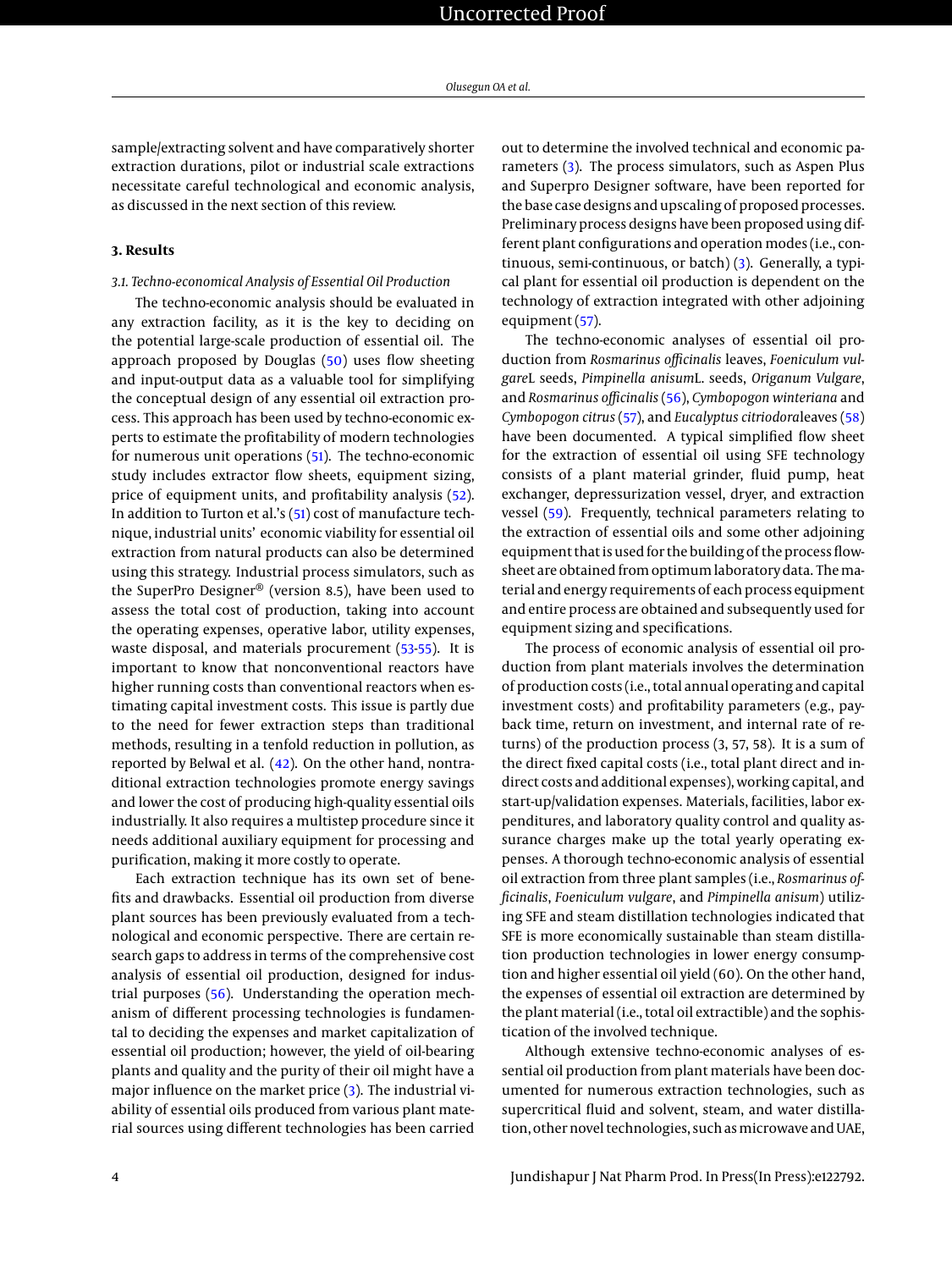have no or limited documentation. Likewise, the economic and technical feasibility information about the process integration of novel technologies' pretreatment steps (e.g., ultrasound-assisted hydrodistillation) for the production of essential oils from plant materials has not been well evaluated and documented. Although these emerging technologies have been reported to be efficient at the laboratory scale, their techno-economic analyses are necessary for the proper scaling up and industrial feasibility.

## **4. Conclusions**

Essential oils are volatile hydrophobic concentrated liquids that are usually derived from natural sources, such as leaves, exfoliates, twigs, flowers, petals, and pods. They are widely used for different medicinal and therapeutic applications due to their bioactive constituents. The quality or quantity characteristics of essential oil differ greatly depending on the utilized extraction techniques. Industrial demands have led to a continual quest for a novel method of extracting high-quality essential oil from natural sources at reduced costs. Numerous studies have shown the need to assess essential oil quality, production costs, and energy efficiency and examine the close relationship between essential oil supplies and the availability of different natural product sources. It is important to know that the quality of essential oils, operating costs, and energy consumption are significant considerations when selecting a suitable extraction method. This review critically examined the implications of upscaling nonconventional extraction methods while taking into consideration their techno-economic benefits. This study will undoubtedly assist researchers and industrial experts make an informed decision on the suitable extraction methods with maximum yield and quality characteristics.

## **Footnotes**

**Authors' Contribution:** Olalere O.A., study concept and design, drafting of the manuscript, and final revision; Gan C.Y., study supervision, correction of the first draft, and administrative; Adeyi O., techno-economic analysis of essential oil production; Abiola T., study design and drafting of the manuscript; Olaiya F.G., introduction and draft finalization; Adeyi A., revision of the manuscript; Fawale O., introduction and draft finalization.

**Conflict of Interests:** One of the article's authors (O.A. Olalere) is the associate editor of the journal. Based on the journal policy, this author was completely excluded from any review process of this article.

**Funding/Support:** This study was supported by Universiti Sains Malaysia RUI Grant (grant No.: 1001/CABR/8011045).

## **References**

- <span id="page-4-0"></span>1. Kawacka I, Olejnik-Schmidt A, Schmidt M, Sip A. Natural Plant-Derived Chemical Compounds as Listeria monocytogenes Inhibitors In Vitro and in Food Model Systems. *Pathogens*. 2020;**10**(1). doi: [10.3390/pathogens10010012.](http://dx.doi.org/10.3390/pathogens10010012) [PubMed: [33375619\]](http://www.ncbi.nlm.nih.gov/pubmed/33375619). [PubMed Central: [PMC7823385\]](https://www.ncbi.nlm.nih.gov/pmc/articles/PMC7823385).
- <span id="page-4-1"></span>2. Flamini G, Tebano M, Cioni PL, Ceccarini L, Ricci AS, Longo I. Comparison Between The Conventional Method Of Extraction Of Essential Oil Of Laurus Nobilis L. And A Novel Method Which Uses Microwaves Applied In Situ, Without Resorting To An Oven. *J Chromatogr A*. 2007;**1143**(1-2):36–40. doi: [10.1016/j.chroma.2007.01.031.](http://dx.doi.org/10.1016/j.chroma.2007.01.031) [PubMed: [17239898\]](http://www.ncbi.nlm.nih.gov/pubmed/17239898).
- <span id="page-4-2"></span>3. Adeyi O, Adeyi AJ, Oke EO, Okolo BI, Olalere AO, Otolorin JA, et al. Techno-Economic And Uncertainty Analyses Of Heat- And Ultrasound-Assisted Extraction Technologies For The Production Of Crude Anthocyanins Powder From Hibiscus Sabdariffa Calyx. *Cogent Eng*. 2021;**8**(1). doi: [10.1080/23311916.2021.1947015.](http://dx.doi.org/10.1080/23311916.2021.1947015)
- <span id="page-4-3"></span>4. Vasquez WV, Hernández DM, del Hierro JN, Martin D, Cano M, Fornari T. Supercritical Carbon Dioxide Extraction Of Oil And Minor Lipid Compounds Of Cake Byproduct From Brazil Nut (Bertholletia Excelsa) Beverage Production. *J Supercrit Fluids*. 2021;**171**:105188. doi: [10.1016/j.supflu.2021.105188.](http://dx.doi.org/10.1016/j.supflu.2021.105188)
- <span id="page-4-4"></span>5. Stratakos AC, Koidis A. Methods for Extracting Essential Oils. In: Preedy VR, editor. *Essential Oils in Food Preservation, Flavor and Safety*. Massachusetts, USA: Academic Press; 2016. p. 31–8. doi: [10.1016/b978-0-](http://dx.doi.org/10.1016/b978-0-12-416641-7.00004-3) [12-416641-7.00004-3.](http://dx.doi.org/10.1016/b978-0-12-416641-7.00004-3)
- <span id="page-4-5"></span>6. Olalere OA, Gan C. Investigating The Heat Stability, Calorimetric Degradations And Chromatographic Polyphenolic Profiling Of Edible Macerated Hog-Tree Apple Leaf (Morinda Lucida Benth).*Chem Pap*. 2020;**75**(3):1291–9. doi: [10.1007/s11696-020-01382-0.](http://dx.doi.org/10.1007/s11696-020-01382-0)
- <span id="page-4-6"></span>7. Cui H, Chen X, Wang L, An P, Zhou H, Dong Y. Essential Oils from Citrus reticulata cv. Shatangju Peel: Optimization of Hydrodistillation Extraction by Response Surface Methodology and Evaluation of Their Specific Adhesive Effect to Polystyrene. *ACS Omega*. 2021;**6**(21):13695– 703. doi: [10.1021/acsomega.1c00895.](http://dx.doi.org/10.1021/acsomega.1c00895) [PubMed: [34095662\]](http://www.ncbi.nlm.nih.gov/pubmed/34095662). [PubMed Central: [PMC8173550\]](https://www.ncbi.nlm.nih.gov/pmc/articles/PMC8173550).
- <span id="page-4-7"></span>8. Panjaitan R, Mahfud M, Cahyati ED, Pujaningtyas L. The Study Of Parameters Of Essential Oil Extraction From Black Pepper Seed Using Microwave Hydrodistillation By Modeling. *International Conference of Biomass and Bioenergy*. Bogor, Indonesia. IOP Publishing Ltd; 2021. 12032 p.
- <span id="page-4-8"></span>9. Olusegun OA, Chee-Yuen G. Biopharmaceutical Application of Microwave Technology and the Scalability Concerns. *Jundishapur J Nat Pharm Prod*. 2022;**17**(1). e121619. doi: [10.5812/jjnpp.121619.](http://dx.doi.org/10.5812/jjnpp.121619)
- <span id="page-4-9"></span>10. Olalere OA, Gan CY, Akintomiwa OE, Adeyi O, Adeyi A. Optimisation of microwave-assisted extraction and functional elucidation of bioactive compounds from Cola nitida pod. *Phytochem Anal*. 2021;**32**(5):850–8. doi: [10.1002/pca.3030.](http://dx.doi.org/10.1002/pca.3030) [PubMed: [33583076\]](http://www.ncbi.nlm.nih.gov/pubmed/33583076).
- <span id="page-4-10"></span>11. Olalere OA, Gan C. Intensification Of Microwave Energy Parameters And Main Effect Analysis Of Total Phenolics Recovery From Euphorbia Hirta Leaf. *J Food Meas Charact*. 2019;**14**(2):886–93. doi: [10.1007/s11694-](http://dx.doi.org/10.1007/s11694-019-00338-7) [019-00338-7.](http://dx.doi.org/10.1007/s11694-019-00338-7)
- <span id="page-4-11"></span>12. Zarrinpashne S, Gorji Kandi S. A Study On The Extraction Of Essential Oil Of Persian Black Cumin Using Static Supercritical Co2 Extraction, And Comparison With Hydro-Distillation Extraction Method. *Sep Sci Technol*. 2018;**54**(11):1778–86. doi: [10.1080/01496395.2018.1541907.](http://dx.doi.org/10.1080/01496395.2018.1541907)
- <span id="page-4-12"></span>13. Aziz ZAA, Ahmad A, Setapar SHM, Karakucuk A, Azim MM, Lokhat D, et al. Essential Oils: Extraction Techniques, Pharmaceutical And Therapeutic Potential - A Review. *Curr Drug Metab*. 2018;**19**(13):1100–10. doi: [10.2174/1389200219666180723144850.](http://dx.doi.org/10.2174/1389200219666180723144850) [PubMed: [30039757\]](http://www.ncbi.nlm.nih.gov/pubmed/30039757).

Jundishapur J Nat Pharm Prod. In Press(In Press):e122792. 5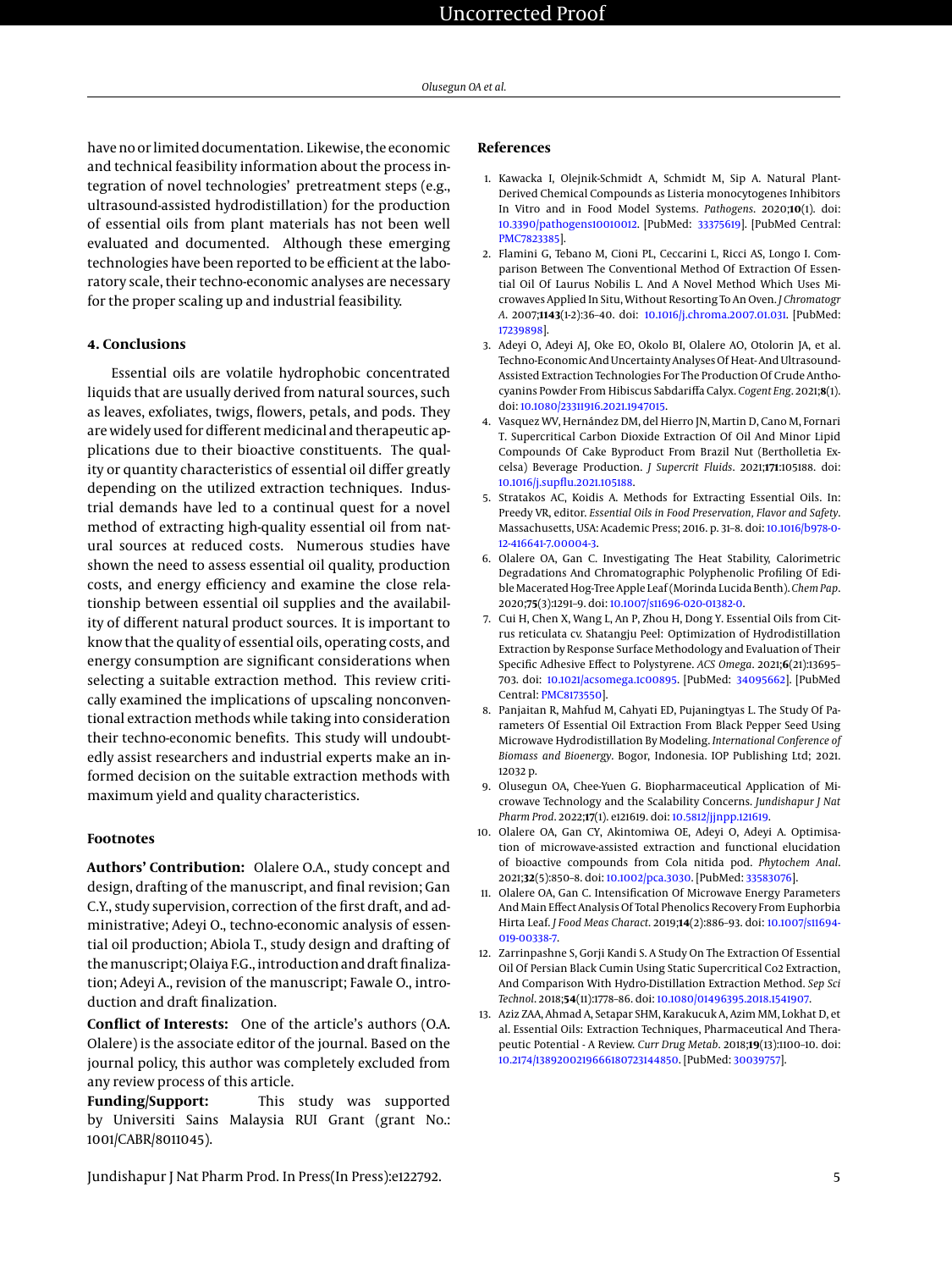- <span id="page-5-0"></span>14. Olalere OA, Gan C, Adedeji PA, Olalere ME, Aljbour N. Multi-objective Deng's grey incidence analysis, orthogonal optimization, and artificial neural network modelling in hot-maceration-assisted extraction of African cucumber leaves (Momordica balsamina). *Can J Chem Eng*. 2021;**100**(3):588–97. doi: [10.1002/cjce.24138.](http://dx.doi.org/10.1002/cjce.24138)
- <span id="page-5-1"></span>15. Olalere OA, Gan C. Microwave-assisted extraction of phenolic compounds from Euphorbia hirta leaf and characterization of its morphology and thermal stability. *Sep Sci Technol*. 2020;**56**(11):1853–65. doi: [10.1080/01496395.2020.1795678.](http://dx.doi.org/10.1080/01496395.2020.1795678)
- <span id="page-5-2"></span>16. Olalere OA, Abdurahman HN, Yunus RBM, Alara OR, Ahmad MM, Zaki YH, et al. Parameter study, antioxidant activities, morphological and functional characteristics in microwave extraction of medicinal oleoresins from black and white pepper. *J Taibah Univ Sci*. 2018;**12**(6):730–7. doi: [10.1080/16583655.2018.1515323.](http://dx.doi.org/10.1080/16583655.2018.1515323)
- <span id="page-5-3"></span>17. Olalere OA, Abdurahman NH, Yunus RBM, Alara OR. Multi-response optimization and neural network modeling for parameter precision in heat reflux extraction of spice oleoresins from two pepper cultivars (Piper nigrum). *J King Saud Univ Sci*. 2018;**31**(4):789–97. doi: [10.1016/j.jksus.2017.09.010.](http://dx.doi.org/10.1016/j.jksus.2017.09.010)
- <span id="page-5-4"></span>18. Soh SH, Jain A, Lee LY, Jayaraman S. Optimized extraction of patchouli essential oil from Pogostemon cablin Benth. with supercritical carbon dioxide. *J Appl Res Med Aromat Plants*. 2020;**19**:100272. doi: [10.1016/j.jarmap.2020.100272.](http://dx.doi.org/10.1016/j.jarmap.2020.100272)
- <span id="page-5-5"></span>19. Guo J, Yang R, Gong Y, Hu K, Hu Y, Song F. Optimization and evaluation of the ultrasound-enhanced subcritical water extraction of cinnamon bark oil. *LWT*. 2021;**147**:111673. doi: [10.1016/j.lwt.2021.111673.](http://dx.doi.org/10.1016/j.lwt.2021.111673)
- <span id="page-5-6"></span>20. Yu F, Wan N, Zheng Q, Li Y, Yang M, Wu Z. Effects of ultrasound and microwave pretreatments on hydrodistillation extraction of essential oils from Kumquat peel. *Food Sci Nutr*. 2021;**9**(5):2372– 80. doi: [10.1002/fsn3.2073.](http://dx.doi.org/10.1002/fsn3.2073) [PubMed: [34026056\]](http://www.ncbi.nlm.nih.gov/pubmed/34026056). [PubMed Central: [PMC8116871\]](https://www.ncbi.nlm.nih.gov/pmc/articles/PMC8116871).
- <span id="page-5-7"></span>21. Nie J, Chen D, Ye J, Lu Y, Dai Z. Optimization and kinetic modeling of ultrasonic-assisted extraction of fucoxanthin from edible brown algae Sargassum fusiforme using green solvents. *Ultrason Sonochem*. 2021;**77**:105671. doi: [10.1016/j.ultsonch.2021.105671.](http://dx.doi.org/10.1016/j.ultsonch.2021.105671) [PubMed: [34304119\]](http://www.ncbi.nlm.nih.gov/pubmed/34304119). [PubMed Central: [PMC8326199\]](https://www.ncbi.nlm.nih.gov/pmc/articles/PMC8326199).
- <span id="page-5-13"></span>22. Gonzalez-Rivera J, Duce C, Campanella B, Bernazzani L, Ferrari C, Tanzini E, et al. In situ microwave assisted extraction of clove buds to isolate essential oil, polyphenols, and lignocellulosic compounds. *Ind Crops Prod*. 2021;**161**:113203. doi: [10.1016/j.indcrop.2020.113203.](http://dx.doi.org/10.1016/j.indcrop.2020.113203)
- <span id="page-5-14"></span>23. Peng X, Yang X, Gu H, Yang L, Gao H. Essential oil extraction from fresh needles of Pinus pumila (Pall.) Regel using a solvent-free microwaveassistedmethodology and an evaluation of acetylcholinesterase inhibition activity in vitro compared to that of its main components. *Ind Crops Prod*. 2021;**167**:113549. doi: [10.1016/j.indcrop.2021.113549.](http://dx.doi.org/10.1016/j.indcrop.2021.113549)
- <span id="page-5-15"></span>24. Xiao Y, Liu Z, Gu H, Yang F, Zhang L, Yang L. Improved method to obtain essential oil, asarinin and sesamin from Asarum heterotropoides var. mandshuricum using microwave-assisted steam distillation followed by solvent extraction and antifungal activity of essential oil against Fusarium spp. *Ind Crops Prod*. 2021;**162**:113295. doi: [10.1016/j.indcrop.2021.113295.](http://dx.doi.org/10.1016/j.indcrop.2021.113295)
- <span id="page-5-16"></span>25. Fiorini D, Scortichini S, Bonacucina G, Greco NG, Mazzara E, Petrelli R, et al. Cannabidiol-enriched hemp essential oil obtained by an optimized microwave-assisted extraction using a central composite design. *Ind Crops Prod*. 2020;**154**:112688. doi: [10.1016/j.indcrop.2020.112688.](http://dx.doi.org/10.1016/j.indcrop.2020.112688)
- <span id="page-5-17"></span>26. Ghazanfari N, Mortazavi SA, Yazdi FT, Mohammadi M. Microwaveassisted hydrodistillation extraction of essential oil from coriander seeds and evaluation of their composition, antioxidant and antimicrobial activity. *Heliyon*. 2020;**6**(9). e04893. doi: [10.1016/j.heliyon.2020.e04893.](http://dx.doi.org/10.1016/j.heliyon.2020.e04893) [PubMed: [32984601\]](http://www.ncbi.nlm.nih.gov/pubmed/32984601). [PubMed Central: [PMC7498746\]](https://www.ncbi.nlm.nih.gov/pmc/articles/PMC7498746).
- <span id="page-5-18"></span>27. Zhao Y, Wang P, Zheng W, Yu G, Li Z, She Y, et al. Three-stage microwave extraction of cumin (Cuminum cyminum L.) Seed essential oil with natural deep eutectic solvents. *Ind Crops Prod*. 2019;**140**:111660. doi: [10.1016/j.indcrop.2019.111660.](http://dx.doi.org/10.1016/j.indcrop.2019.111660)
- <span id="page-5-19"></span>28. Fardhyanti DS, Sediawan WB, Hisyam A; Megawati. Kinetics of mace (Myristicae arillus) essential oil extraction using microwave assisted hydrodistillation: Effect of microwave power. *Ind Crops Prod*. 2019;**131**:315–22. doi: [10.1016/j.indcrop.2019.01.067.](http://dx.doi.org/10.1016/j.indcrop.2019.01.067)
- <span id="page-5-20"></span>29. Xiong K, Chen Y. Supercritical carbon dioxide extraction of essential oil from tangerine peel: Experimental optimization and kinetics modelling. *Chem Eng Res Des*. 2020;**164**:412–23. doi: [10.1016/j.cherd.2020.09.032.](http://dx.doi.org/10.1016/j.cherd.2020.09.032)
- <span id="page-5-21"></span>30. Marzlan AA, Muhialdin BJ, Zainal Abedin NH, Mohammed NK, Abadl MMT, Mohd Roby BH, et al. Optimized supercritical CO2 extraction conditions on yield and quality of torch ginger (Etlingera elatior (Jack) R.M. Smith) inflorescence essential oil. *Ind Crops Prod*. 2020;**154**:112581. doi: [10.1016/j.indcrop.2020.112581.](http://dx.doi.org/10.1016/j.indcrop.2020.112581)
- <span id="page-5-22"></span>31. Xiong K, Chen Y, Shen S. Experimental optimization and mathematical modeling of supercritical carbon dioxide extraction of essential oil from Pogostemon cablin. *Chin J Chem Eng*. 2019;**27**(10):2407–17. doi: [10.1016/j.cjche.2019.03.004.](http://dx.doi.org/10.1016/j.cjche.2019.03.004)
- <span id="page-5-23"></span>32. Haloui I, Meniai A. Supercritical CO2 extraction of essential oil from Algerian Argan ( Argania spinosa L.) seeds and yield optimization. *Int J Hydrog Energy*. 2017;**42**(17):12912–9. doi: [10.1016/j.ijhydene.2016.12.012.](http://dx.doi.org/10.1016/j.ijhydene.2016.12.012)
- <span id="page-5-24"></span>33. Khanam S; Priyanka. Influence of operating parameters on supercritical fluid extraction of essential oil from turmeric root. *J Clean Prod*. 2018;**188**:816–24. doi: [10.1016/j.jclepro.2018.04.052.](http://dx.doi.org/10.1016/j.jclepro.2018.04.052)
- <span id="page-5-25"></span>34. Belhachat D, Mekimene L, Belhachat M, Ferradji A, Aid F. Application of response surface methodology to optimize the extraction of essential oil from ripe berries of Pistacia lentiscus using ultrasonic pretreatment. *J Appl Res Med Aromat Plants*. 2018;**9**:132–40. doi: [10.1016/j.jarmap.2018.04.003.](http://dx.doi.org/10.1016/j.jarmap.2018.04.003)
- <span id="page-5-26"></span>35. Veličković DT, Milenović DM, Ristić MS, Veljković VB. Ultrasonic extraction of waste solid residues from the Salvia sp. essential oil hydrodistillation. *Biochem Eng J*. 2008;**42**(1):97–104. doi: [10.1016/j.bej.2008.06.003.](http://dx.doi.org/10.1016/j.bej.2008.06.003)
- <span id="page-5-27"></span>36. Hu B, Li Y, Song J, Li H, Zhou Q, Li C, et al. Oil extraction from tiger nut (Cyperus esculentus L.) using the combination of microwaveultrasonic assisted aqueous enzymatic method - design, optimization and quality evaluation. *J Chromatogr A*. 2020;**1627**:461380. doi: [10.1016/j.chroma.2020.461380.](http://dx.doi.org/10.1016/j.chroma.2020.461380) [PubMed: [32823093\]](http://www.ncbi.nlm.nih.gov/pubmed/32823093).
- <span id="page-5-28"></span>37. Zhang Q, Gao W, Guo Y, Li Y, Cao X, Xu W, et al. Aqueous enzymeultrasonic pretreatment for efficient isolation of essential oil from Artemisia argyi and investigation on its chemical composition and biological activity. *Ind Crops Prod*. 2020;**158**:113031. doi: [10.1016/j.indcrop.2020.113031.](http://dx.doi.org/10.1016/j.indcrop.2020.113031)
- <span id="page-5-29"></span>38. Joven JMO, Gadian JT, Perez MA, Caingles JG, Mansalaynon AP, Ido AL, et al. Optimized ultrasonic-assisted oil extraction and biodiesel production from the seeds of Maesopsis eminii. *Ind Crops Prod*. 2020;**155**:112772. doi: [10.1016/j.indcrop.2020.112772.](http://dx.doi.org/10.1016/j.indcrop.2020.112772)
- <span id="page-5-8"></span>39. Dao PT, Tran NY, Tran QN, Bach GL, Lam TV. Kinetics of pilot-scale essential oil extraction from pomelo (Citrus maxima) peels: Comparison between linear and nonlinear models. *Alex Eng J*. 2022;**61**(3):2564– 72. doi: [10.1016/j.aej.2021.07.002.](http://dx.doi.org/10.1016/j.aej.2021.07.002)
- <span id="page-5-9"></span>40. Belwal T, Ezzat SM, Rastrelli L, Bhatt ID, Daglia M, Baldi A, et al. A critical analysis of extraction techniques used for botanicals: Trends, priorities, industrial uses and optimization strategies. *TRAC-Trend Anal Chem*. 2018;**100**:82–102. doi: [10.1016/j.trac.2017.12.018.](http://dx.doi.org/10.1016/j.trac.2017.12.018)
- <span id="page-5-10"></span>41. Filly A, Fernandez X, Minuti M, Visinoni F, Cravotto G, Chemat F. Solvent-free microwave extraction of essential oil from aromatic herbs: from laboratory to pilot and industrial scale. *Food Chem*. 2014;**150**:193–8. doi: [10.1016/j.foodchem.2013.10.139.](http://dx.doi.org/10.1016/j.foodchem.2013.10.139) [PubMed: [24360439\]](http://www.ncbi.nlm.nih.gov/pubmed/24360439).
- <span id="page-5-11"></span>42. Belwal T, Chemat F, Venskutonis PR, Cravotto G, Jaiswal DK, Bhatt ID, et al. Recent advances in scaling-up of non-conventional extraction techniques: Learning from successes and failures. *TRAC-Trend Anal Chem*. 2020;**127**:115895. doi: [10.1016/j.trac.2020.115895.](http://dx.doi.org/10.1016/j.trac.2020.115895)
- <span id="page-5-12"></span>43. Olalere OA, Abdurahman HN, Gan C. Microwave-enhanced extraction and mass spectrometry fingerprints of polyphenolic constituents

6 Jundishapur J Nat Pharm Prod. In Press(In Press):e122792.